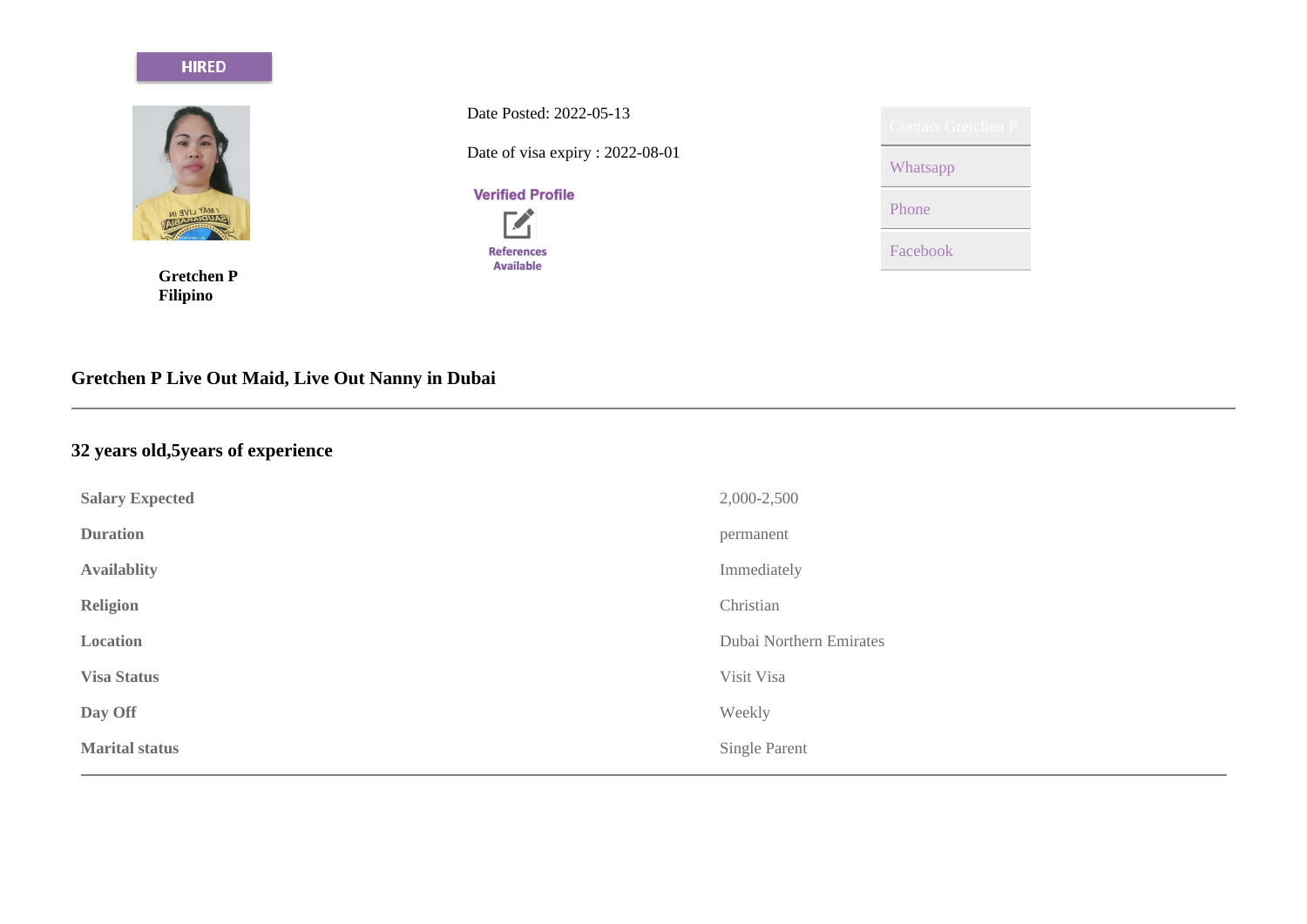### **About Me**

Gretchen is energetic, responsible, loving, kind lady and having experience in taking care of kids. She is a mother of 2 children. Her experties is taking care of children. She can take care of your kids as her own kid. She is living in Al rigga Dubai. She is fully vaccinated and prefer Sunday offday.

## **Key Skills**

| Live Out Maid |                                                                   |  |
|---------------|-------------------------------------------------------------------|--|
|               | Assist In Kitchen   Nanny-child Care   New Born   Pet Care - Maid |  |

## **Languages**

| <b>English</b><br>Fair |  |  |
|------------------------|--|--|
|                        |  |  |
| Tagalog<br>Excellent   |  |  |
|                        |  |  |
|                        |  |  |

#### **Employment History**

#### **Employer 1**

Date Started Date Ended Location Saudi Arabia Employer Profile Housemaid/nanny Reason for leaving Finished contract. extend 1 year

Job Description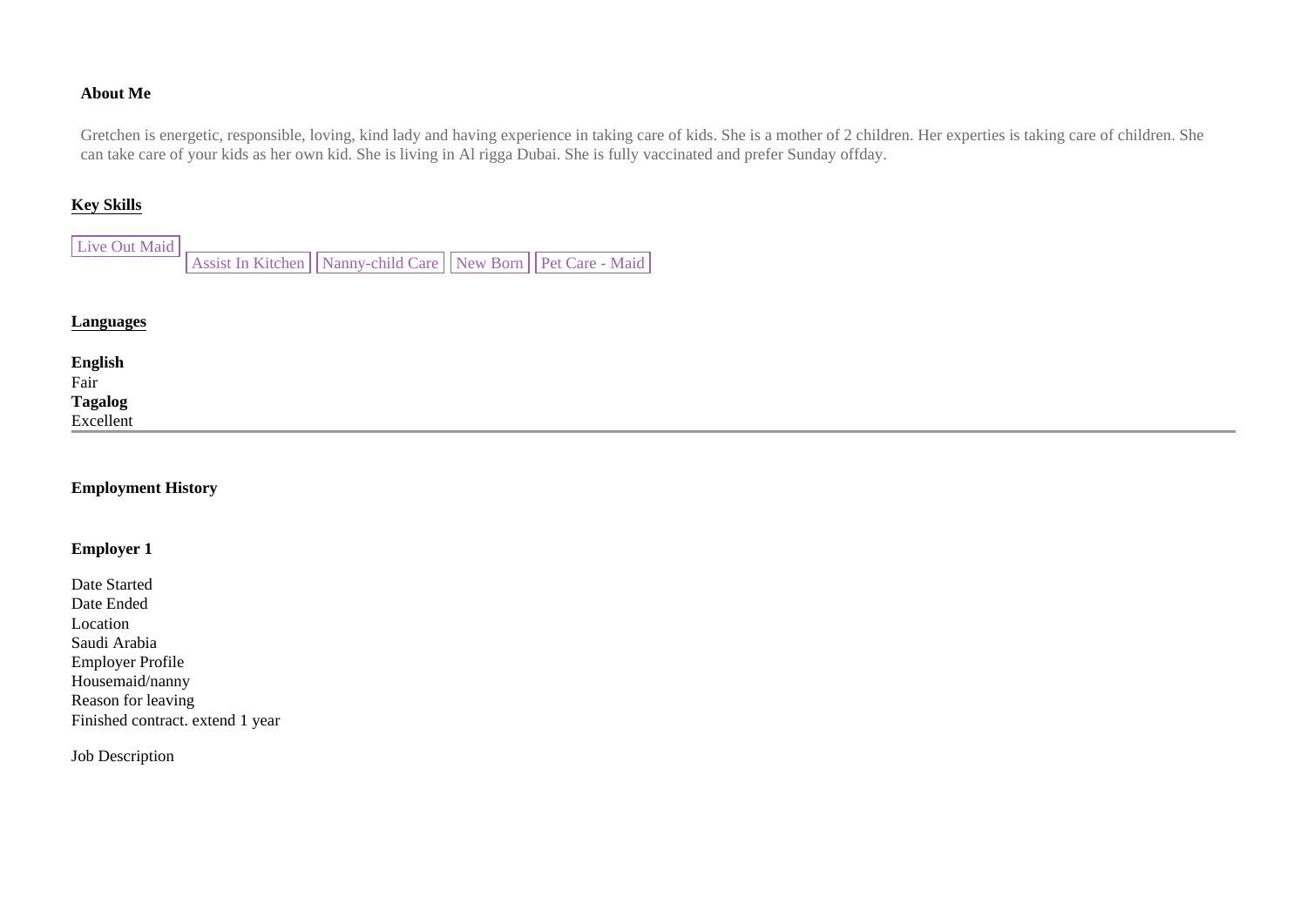Local family for 3 years.

Took care of 2 months old baby.

Changing diapers.

Washing baby bottles.

Playing with baby.

Feeding the baby

Cleaning the house.

## **Employer 2**

Date Started Date Ended Location Malaysia Employer Profile Nanny Reason for leaving Finished contract

Job Description

Chinese family for 2 years.

Took care of 1 yr old baby.

Playing with the baby.

Changing diapers.